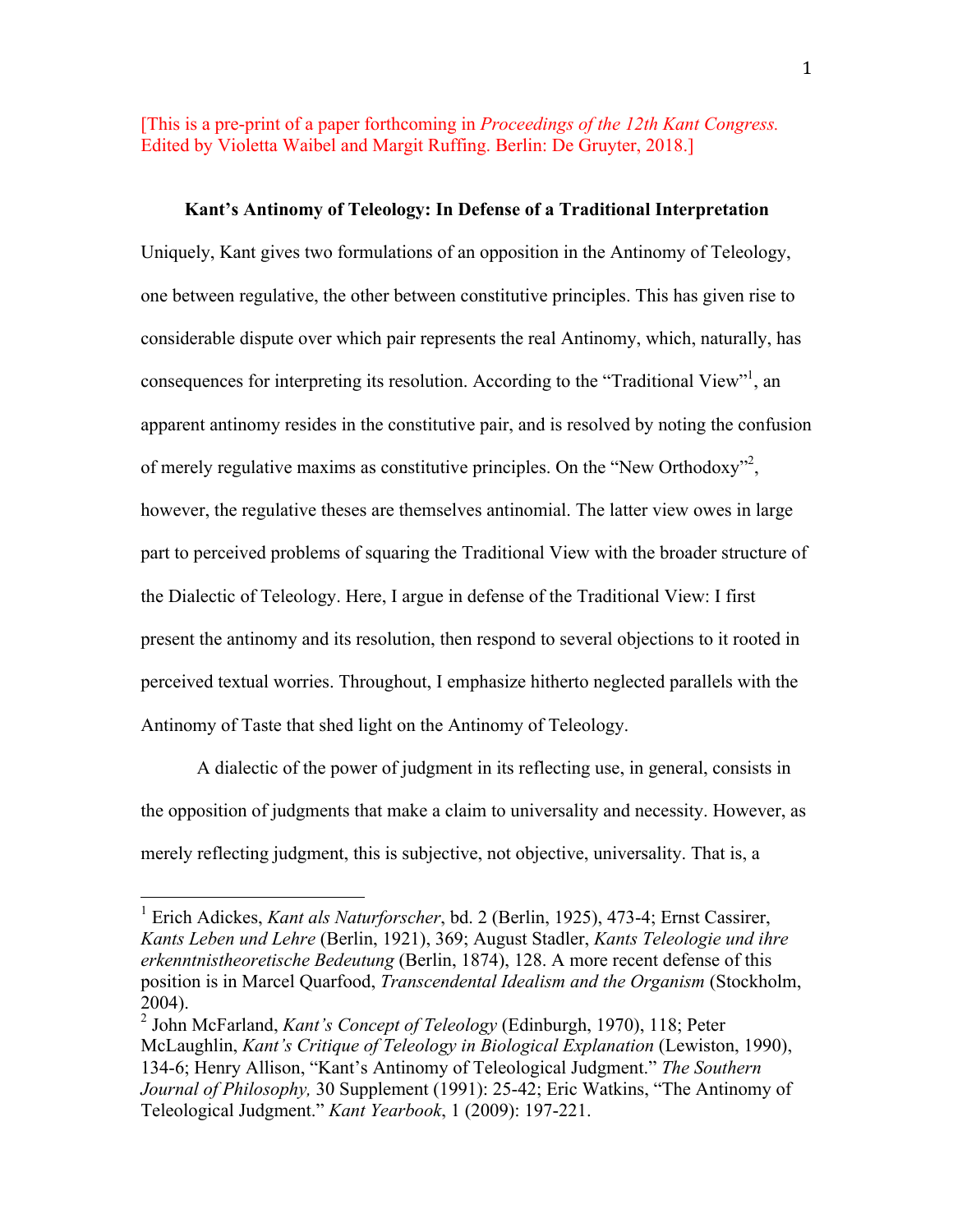conflict, hence the appearance of an antinomy, obtains only to the extent that the statements lay claim to necessity and universality that bind the judgments of other subjects, but without laying claims about any objective determinations. So, in the case of aesthetic judgment, an antinomy arises with respect to two maxims, one of which claims that judgments of taste are founded on concepts (otherwise it would not be possible to argue in matters of taste), while the other denies it (otherwise claims of taste could be adjudicated by rational proofs, which they are not). So, Kant resolves the antinomy by exposing an equivocation in the sense of 'Begriff' in the two statements. The solution lies in treating the predicate of an aesthetic judgment, not as a determinate concept of the object, but as a concept that is "in itself indeterminable" (KU AA 5:340.17). Then, the thesis, that the judgment of taste is not based on concepts, can be taken as universally valid, insofar as the statement does not make an objective claim on the basis of a determinate concept, thereby does not admit a rational proof; and the antithesis, that the judgment of taste is based on concepts, can be treated as universally valid, since it is possible to argue about taste without making determinate objective claims. Thus, the resolution of the antinomy consists in exposing a confusion in the relation between the concept and the object that is judged.<sup>3</sup>

In its teleological use the power of judgment becomes antinomial in a similar manner. Its conflicting judgments pertain to its reflection on one kind of object, namely, Naturzwecke or organisms. In the absence of mechanical schematisms through which the generation of organisms can be explained in the same way as the motions of bodies, the

<sup>&</sup>lt;sup>3</sup> KU AA 5:337-41. This reading of the Antinomy of Taste agrees with: Henry Allison, *Kant's Theory of Taste: A Reading of the Critique of Aesthetic Judgment*, (Cambridge, 2001); Paul Guyer, *Kant and the Claims of Taste,* (Cambridge, 1997).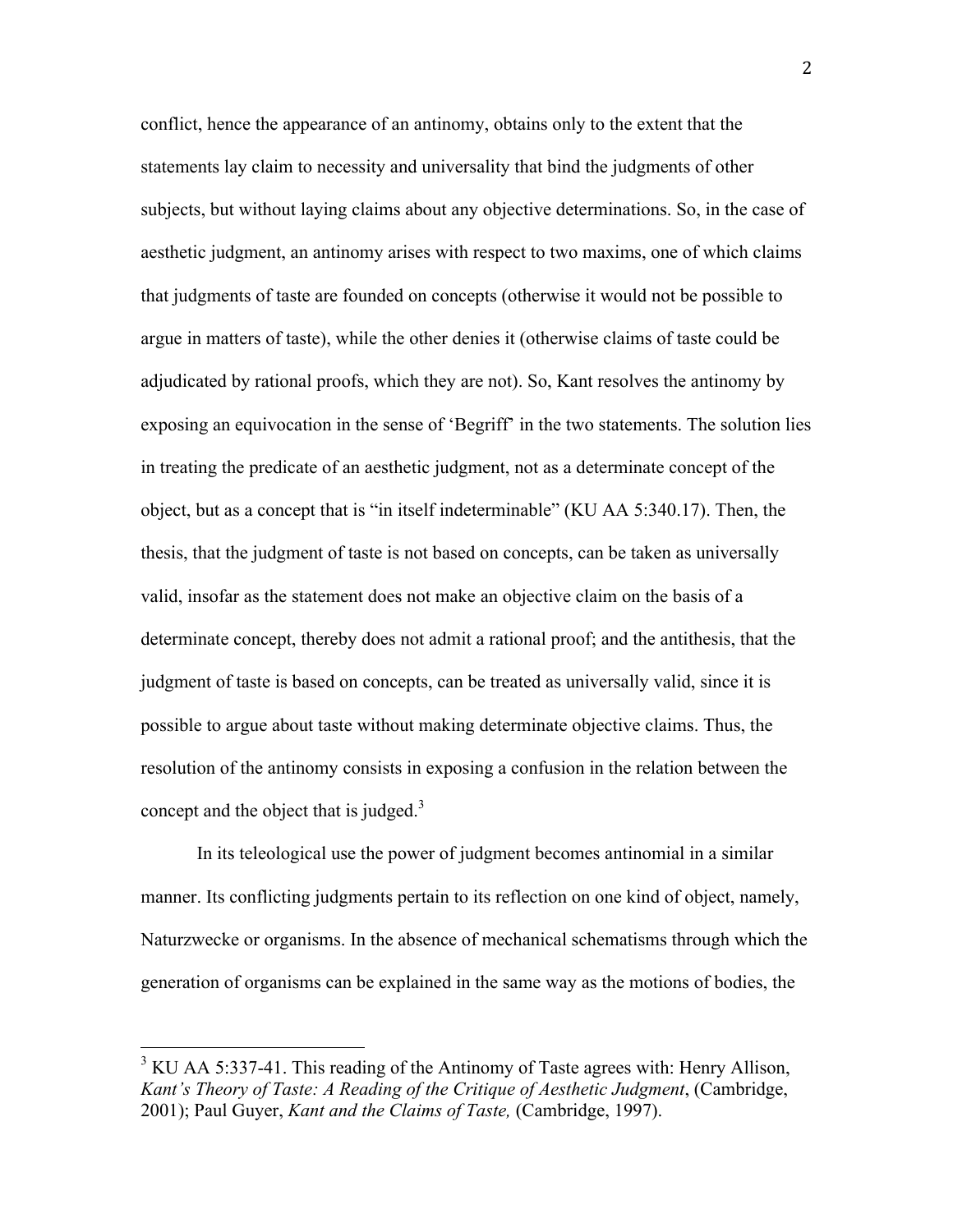power of judgment proceeds under the presupposition of a purposiveness of nature, in accordance with which Naturzwecke would be formed. To direct its inquiries in such cases, the power of judgment relies on regulative maxims, which, while eschewing claims to objective validity, are able to serve the cognitive faculties in their investigation into empirical laws of organisms. These maxims are, indeed, necessary, for otherwise there would be no possibility of ascending to higher unities of empirical laws of nature. Without such maxims, in other words, cognition would come to a standstill upon encountering objects for which the understanding does not have concepts. Consequently, Kant writes that such maxims are needed to arrive at concepts, even if these are "Vernunftbegriffe". Thus, a conflict arises between the maxims of the power of judgment once competing claims of the cognitive faculties become involved in the search for empirical laws. In particular, when each of two maxims of the reflecting power of judgment is grounded in separate cognitive faculties, a "natural dialectic" and an "unavoidable illusion" comes about (KU AA 5:386.2-9). It is this condition of the faculties that needs to be diagnosed so that we are not deceived.

With this set up, Kant presents the antinomy of teleological judgment by contrasting the specification of nature with respect to its universal as opposed to its particular laws. For the application of the universal laws of matter and motion, the power of judgment relies wholly on objective principles given to it by the understanding. In the case of the particular laws of empirical nature, however, the determining power of judgment alone is insufficient, for the schematisms of the understanding do not offer grounds to decide between one or another set of particular empirical laws. The power of judgment, thus, requires maxims of reflection with which to orient its investigation into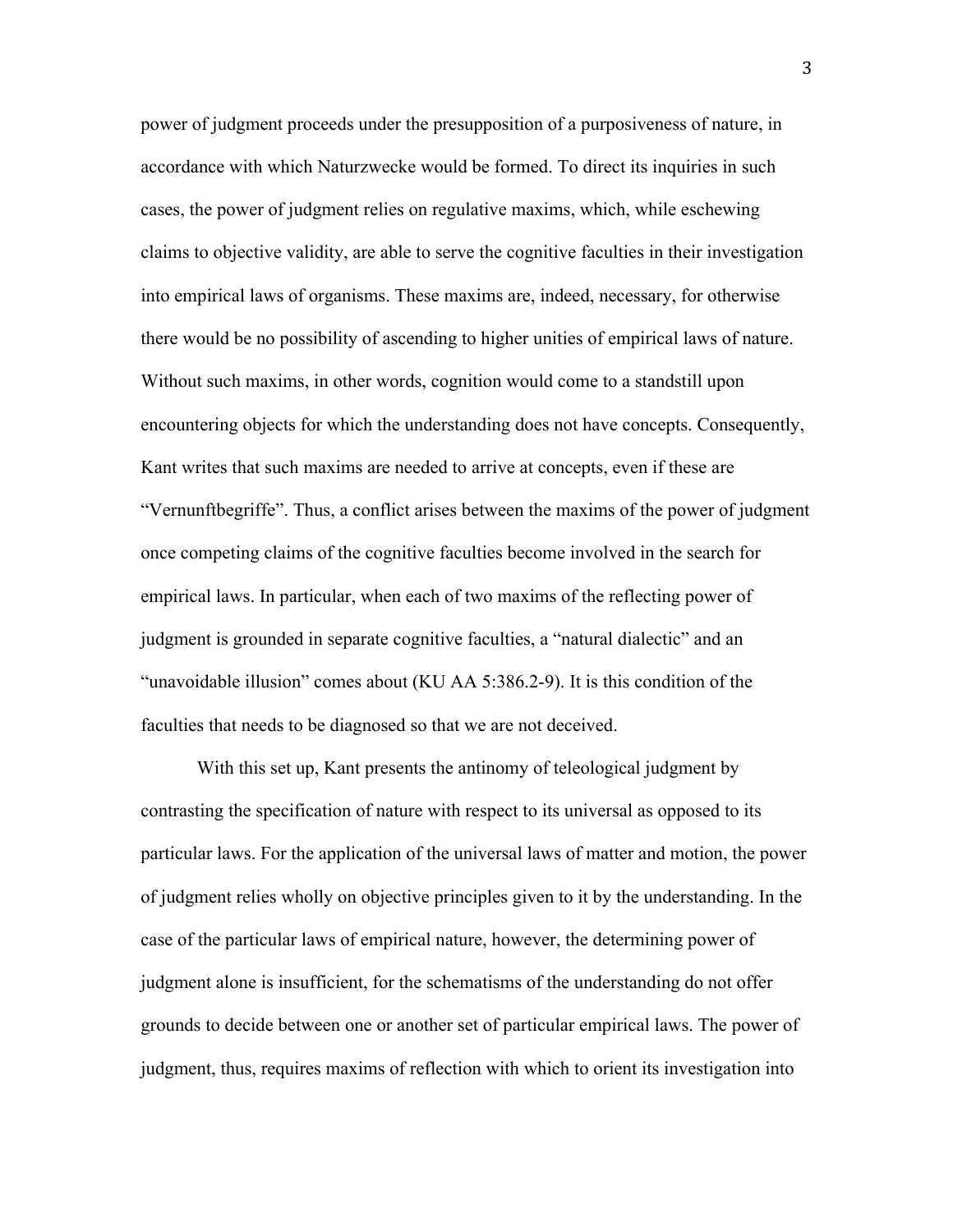the contingent unity of particular laws. For this task, each of the other two, higher faculties supplies it with a principle, the understanding in accordance with its categories, and reason in accordance with its demand for the unconditioned in the series of appearances for which the understanding is inadequate.<sup>4</sup> Thus, a conflict results between the following maxims: "All generation of material things and their forms must be judged as possible in accordance with merely mechanical laws."; and "Some products of material nature cannot be judged as possible according to merely mechanical laws (judging them requires an entirely different law of causality, namely that of final causes)" (KU AA 5:387.3-9).

Each statement makes a claim with respect to the manner in which the generation of material things is to be judged. The thesis represents the understanding's interest in cognition of nature, that all material objects be judged in accordance with the laws of mechanical nature. The antithesis, by contrast, represents reason's interest in cognition of nature, inasmuch as certain appearances resist mechanistic explanation, thus demand a different kind of causality. The reconciliation of this apparent opposition is achieved by noting that these maxims are in fact merely subjectively valid for the reflecting use of the power of judgment, and not objectively valid for cognition. The resolution of the conflict between the maxims of the power of judgment in its teleological context, as in the aesthetic one, requires exposing a confusion, in this case that of confusing principles of the reflecting with ones of the determining power of judgment.

 $4$  KU AA 5:386.29-34.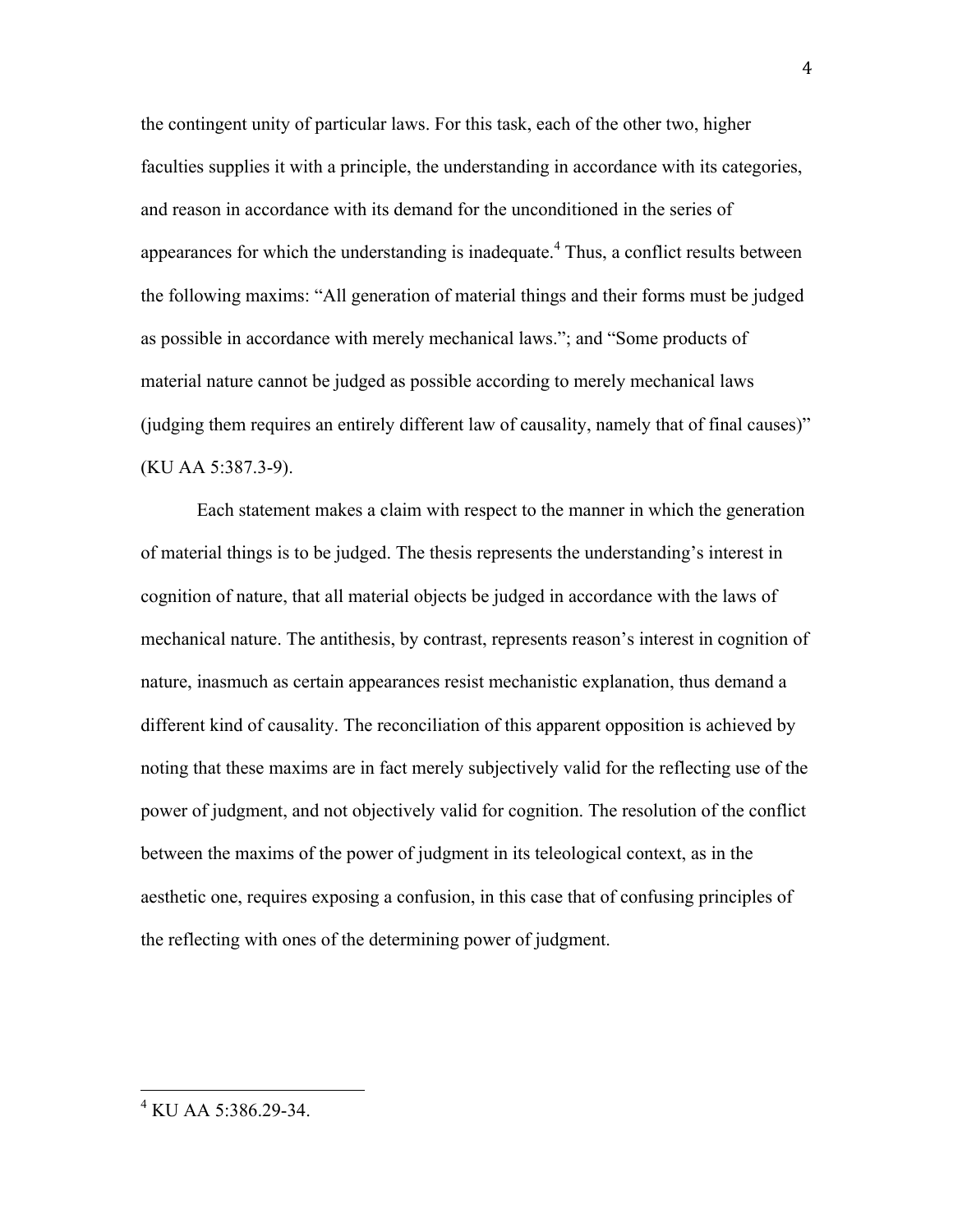Indeed, as Kant points out, there is in fact no contradiction here at all. $<sup>5</sup>$  For the</sup> thesis does not assert that all material objects are possible only in accordance with mechanical laws, but just that "I should always reflect on them in accordance with the principle of the mere mechanism of nature"" (KU AA 5:387.31-33). Thus construed, the thesis does not conflict with the second maxim, which only requires that in some cases investigation should be guided by the principle of final causes. The use of the teleological maxim does not exclude the use of the mechanistic one, but rather presupposes it.<sup>6</sup> For even Naturzwecke must first be judged as part of the system of nature, thus governed by the laws of mechanism, before teleological principles can be employed to investigate their special characteristics as organized beings. Furthermore, the employment of the teleological maxim does not rule out the possibility that even natural organized beings might have originated through purely mechanical processes. Rather, it only claims that it is not possible for *us* to judge organisms as such. It is a limitation of human reason that requires our dependence on appeal to final causes, but we should not thereby infer that organisms themselves are constituted through ends.<sup>7</sup> Thus, the apparent conflict between the maxims is readily resolved, once certain confusions are cleared and the statements seen to be compatible. Indeed, Kant writes:

All appearance of an antinomy between the maxims of that kind of explanation which is genuinely physical (mechanical) and that which is teleological (technical) therefore rests on confusing a fundamental principle of the reflecting with that of the determining power of judgment. (KU AA 5:389.20-27)

 <sup>5</sup> "Was dagegen die zuerst vorgetragene Maxime einer reflectirenden Urtheilskraft betrifft, so enthält sie in der Tat gar keinen Widerspruch" (KU AA 5:387.25-26).  $6$  KU AA 5:388.3-6.

<sup>7</sup> KU AA 5:388.13-19.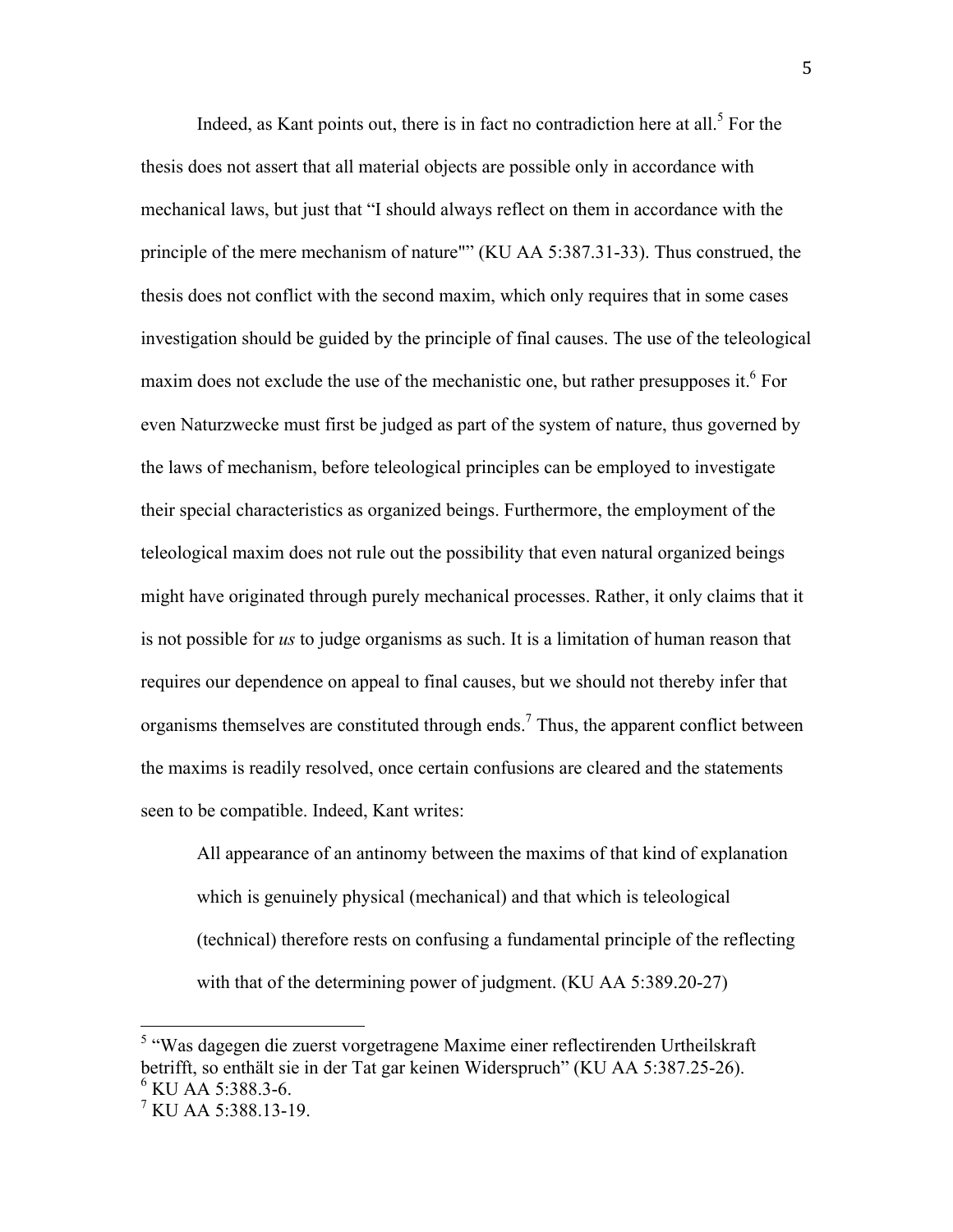The appearance of an antinomy, thus, results from confusing Maximen for the following, constitutive principles: "All generation of material things is possible in accordance with merely mechanical laws"; and "Some generation of such things is not possible in accordance with merely mechanical laws" (KU AA 5:387.13-16). The constitutive principles represent a true contradiction, and an irreconcilable antinomy threatens. However, Kant writes, this would not be an antinomy of the power of judgment, but "a conflict in the legislation of reason" (KU AA 5:387.20-21). For, so formulated, the antinomy arises from the opposing claims of understanding and reason to objective knowledge, in the pursuit of which the power of judgment would operate in its determining function. Under such principles, the power of judgment would not need its maxims for reflection, since it would be given constitutive principles. Unfortunately though, reason is in no position to prove either of these principles, since it can have no a priori principle for determining the possibility of objects in accordance with empirical laws of nature.<sup>8</sup> The a priori principles of reason and understanding have their legitimate use only with respect to the domain of moral action, and to the universal laws of material nature, respectively. But the generation of organisms requires specifying empirical laws of nature and, as such, is decidable neither by the moral law, nor by the laws of matter in motion alone. Thus, the antinomy cannot be resolved to show, for instance, that both statements are false (as in the mathematical antinomies), or that both can be true (as in the dynamical antinomies), or that one is valid from the sensible and the other from the intelligible standpoint (as in the antinomy of pure practical reason).

 <sup>8</sup> KU AA 5:387.22-24.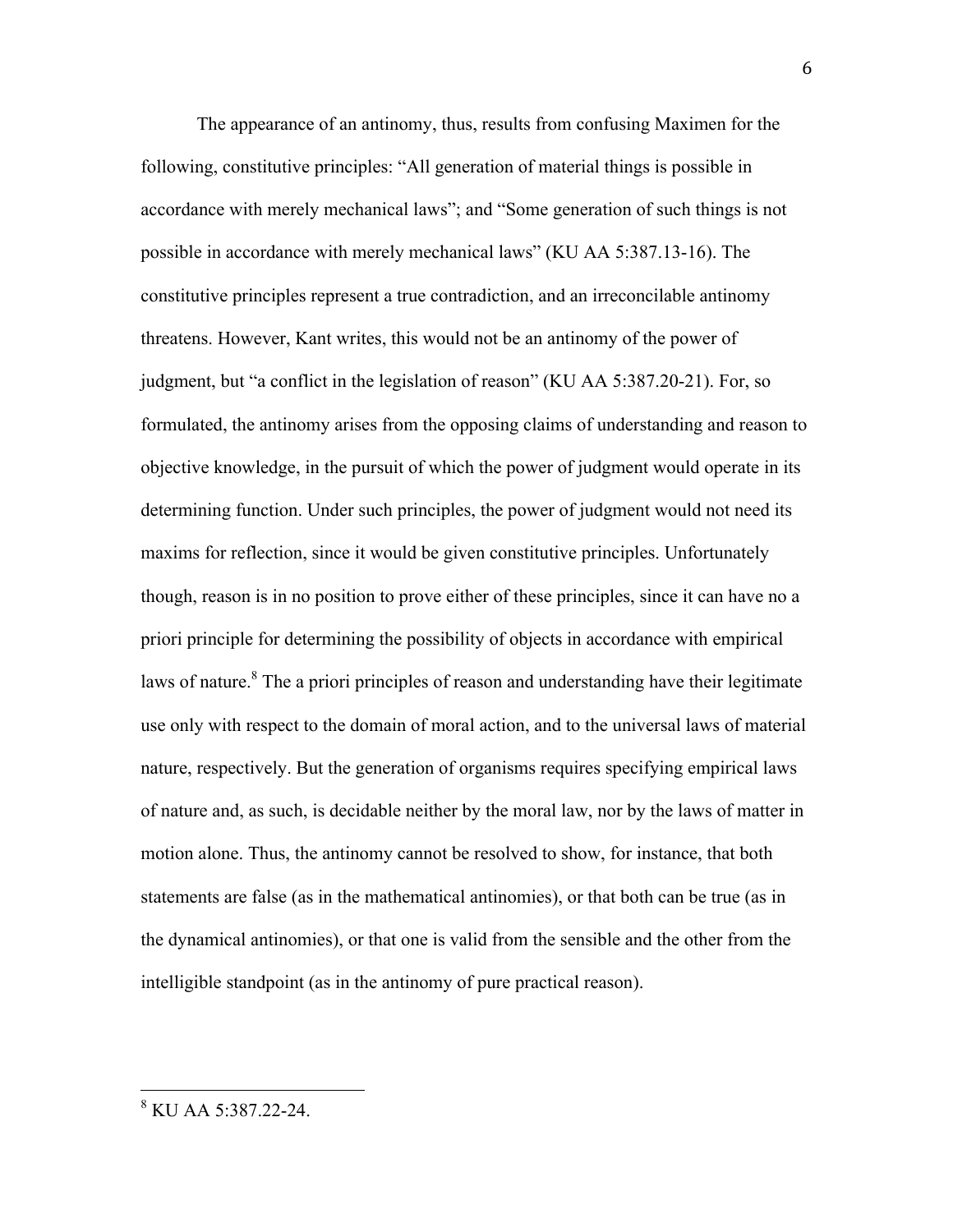To sum up, Kant presents two ways in which the power of judgment might be led into conflict with itself. In the first place, a merely apparent opposition arises between two of its maxims. However, this illusion of conflict is dissolved once each maxim is understood in its proper sense, and the domain of application of each is made clear. Kant goes further, in fact, to claim that, not only is there no contradiction between the two maxims, but that each is needed for a proper investigation of nature. In the second place, a true contradiction arises when regulative maxims are treated as constitutive principles issued from the understanding and reason. Being a true contradiction due to a transgressive legislation of a priori principles, this conflict cannot be resolved, for it requires settling conclusively a question about particular empirical laws of nature.

I will now consider four objections that have led commentators to reject the foregoing interpretation in favor of the "New Orthodoxy" – that a genuine antinomy resides in the regulative maxims, the resolution of which is the task of §§71-78.

The first objection claims that the Traditional View sits in tension with Kant's promise to provide an antinomy of the *reflecting* power of judgment, whereas the constitutive principles belong to determining judgment.<sup>9</sup> This remark alone, however, does not tell us whether the antinomy should be located in the regulative pair or the constitutive pair of theses. In each case the thesis/antithesis pair is supplied to the power of judgment by the understanding and reason, respectively, hence is grounded in a priori principles of the cognitive faculties, as required for a dialectic. Moreover, as Kant explicitly states, the maxims of reflecting judgment do not in fact contradict.<sup>10</sup> Thus, Kant's opening remarks in the Dialectic are insufficient to establish whether an antinomy

 <sup>9</sup> McLaughlin (1990, 138); Allison (1991, 30); Watkins (2009, 200).

 $10$  KU AA 5:387.25-26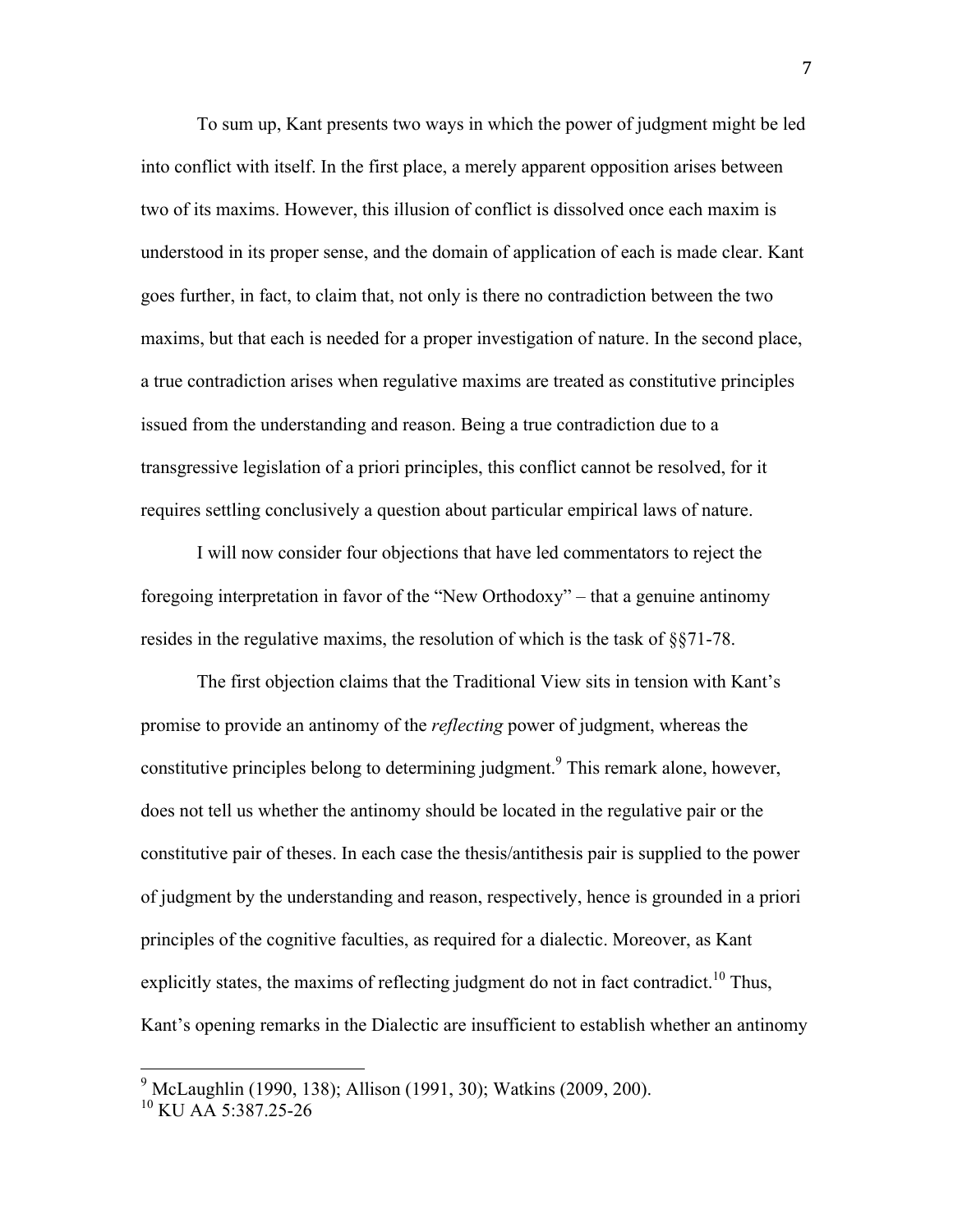holds between the regulative or the constitutive pair of theses. In fact, it is worth bearing in mind that a two-fold formulation of an antinomy is possible for the critique of taste as well, a circumstance of which Kant is aware. While Kant doesn't explicitly provide two formulations in the Dialectic of Taste, he notes that a dialectic can only be a "dialectic of the critique of taste (not of taste itself)" (KU AA 5:337.14-15). Kant is concerned to note this fact before presenting the antinomy of taste, precisely because of a similar danger of confusing a principle of *judging* about taste with principles of taste itself. Such danger is more acute in the case of teleological judging, since the purposiveness of nature in dispute here is objective.

The second objection asserts that, since reason cannot prove either of the two constitutive principles, the antinomy cannot hold between them, for, at least on the model of the antinomies of the first *Critique*, the theses must have formal proofs.<sup>11</sup> However, it is equally unclear what the proofs of the regulative theses might be. One might be inclined to think that Kant's deductions of the Newtonian laws in the *Metaphysische Anfangsgründe* provide the proof for the mechanist maxim. But that cannot be sufficient, for what is it at issue in the third *Critique*is the discovery of particular empirical laws of natural formations, rather than universal laws of moving bodies. What's more, Kant is explicit that the impossibility of the generation of Naturzwecke through mere mechanism cannot be proven, thus making possible the constitutive theses.<sup>12</sup> That is, Kant must think that there is some argument for the logical possibility that Naturzwecke are generated through mechanical processes. Finally, even the proofs of the theses and antitheses of the

<sup>&</sup>lt;sup>11</sup> Watkins (2009, 200)

 $12$  KU AA 5:388.22-23.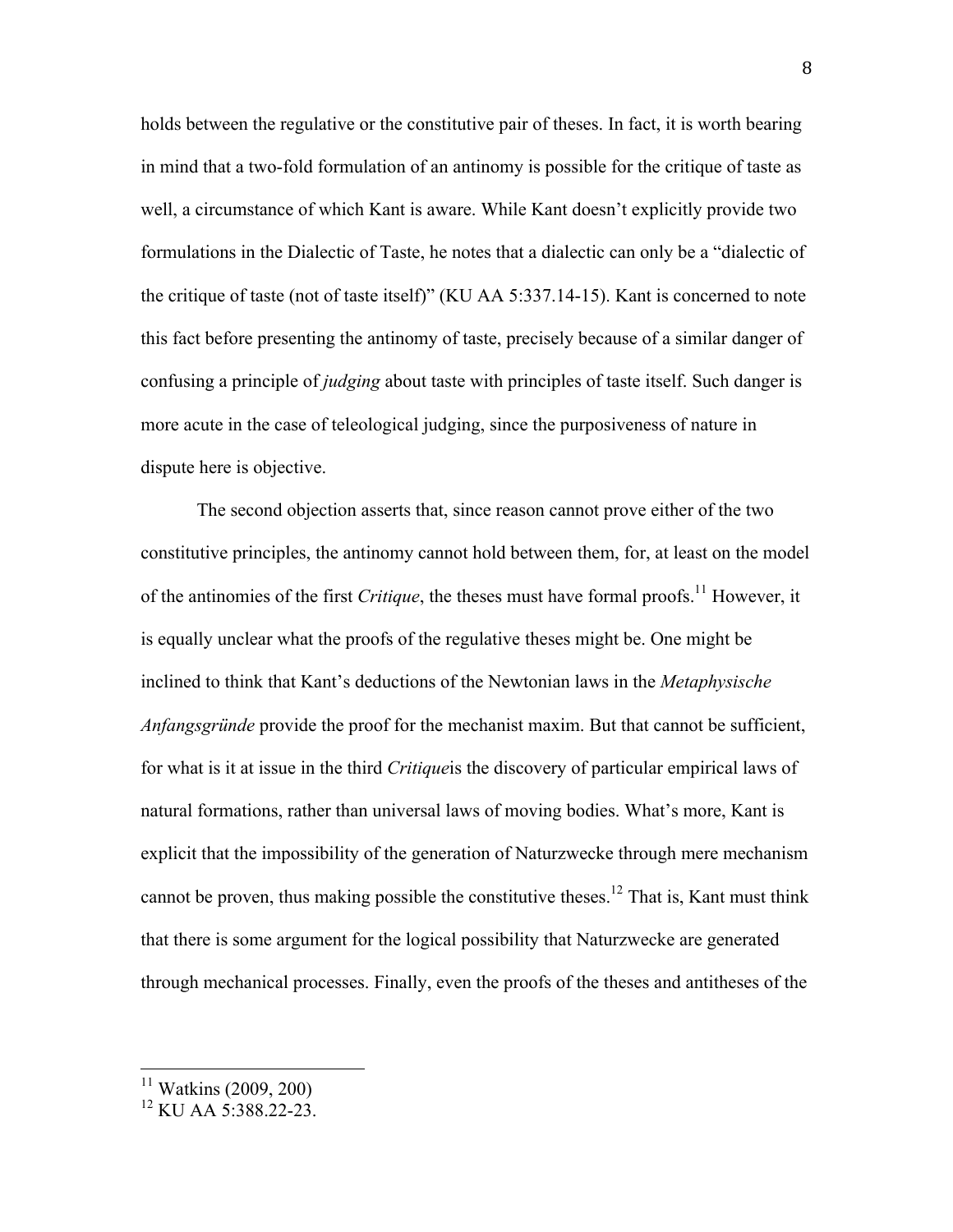cosmological antinomies of the first *Critique*are only indirect. <sup>13</sup> Thus, the demand of direct proofs is nowhere required, and indirect proofs are forthcoming for both the regulative and constitutive statements of the antinomy. The second objection provides equally little reason to favor one or the other interpretation of the antinomy.

Third, it is objected that a Kantian antinomy is not a mere confusion, as the Traditional View would have it. Rather, it is a deep illusion stemming from the nature of the cognitive faculties.<sup>14</sup> This objection incorrectly takes the antinomies of the first *Critique* as the model for all Kantian antinomies. As Hinske argues, Kant's use of the figure of the antinomy develops over time, and has multiple meanings even in the first *Critique*. <sup>15</sup> Setting aside the cosmological antinomies, and focusing on the specific context of the critique of the power of judgment, it is clear that not all antinomies stem from formal logical oppositions. In particular, the antinomy of the critique of taste amounts to pointing out an equivocation in two senses of 'Begriff', as noted above, thus is closer to the manner in which the antinomy of teleology is resolved, than are the antinomies of the first and second *Critiques*. Unlike the latter, the resolution of the antinomies of the third *Critique* requires uncovering a rhetorical fallacy, and a conflict among the cognitive faculties. This should hardly be surprising since these antinomies are drawn neither from the faculty of concepts, nor of inference, but from Urteilskraft.

Finally, commentators worry that, on the Traditional View, §§71-78 appear to be superfluous. If Kant resolves the antinomy almost as soon as he presents it, why did he

 $13$  As McLaughlin notes (1990, 129).

<sup>14</sup> McLaughlin (1990, 360); Allison (1991, 31)

<sup>&</sup>lt;sup>15</sup> Norbert Hinske, "Kants Begriff der Antinomie und die Etappen seiner Ausarbeitung", *Kant Studien*, 56 (1965): 485-96.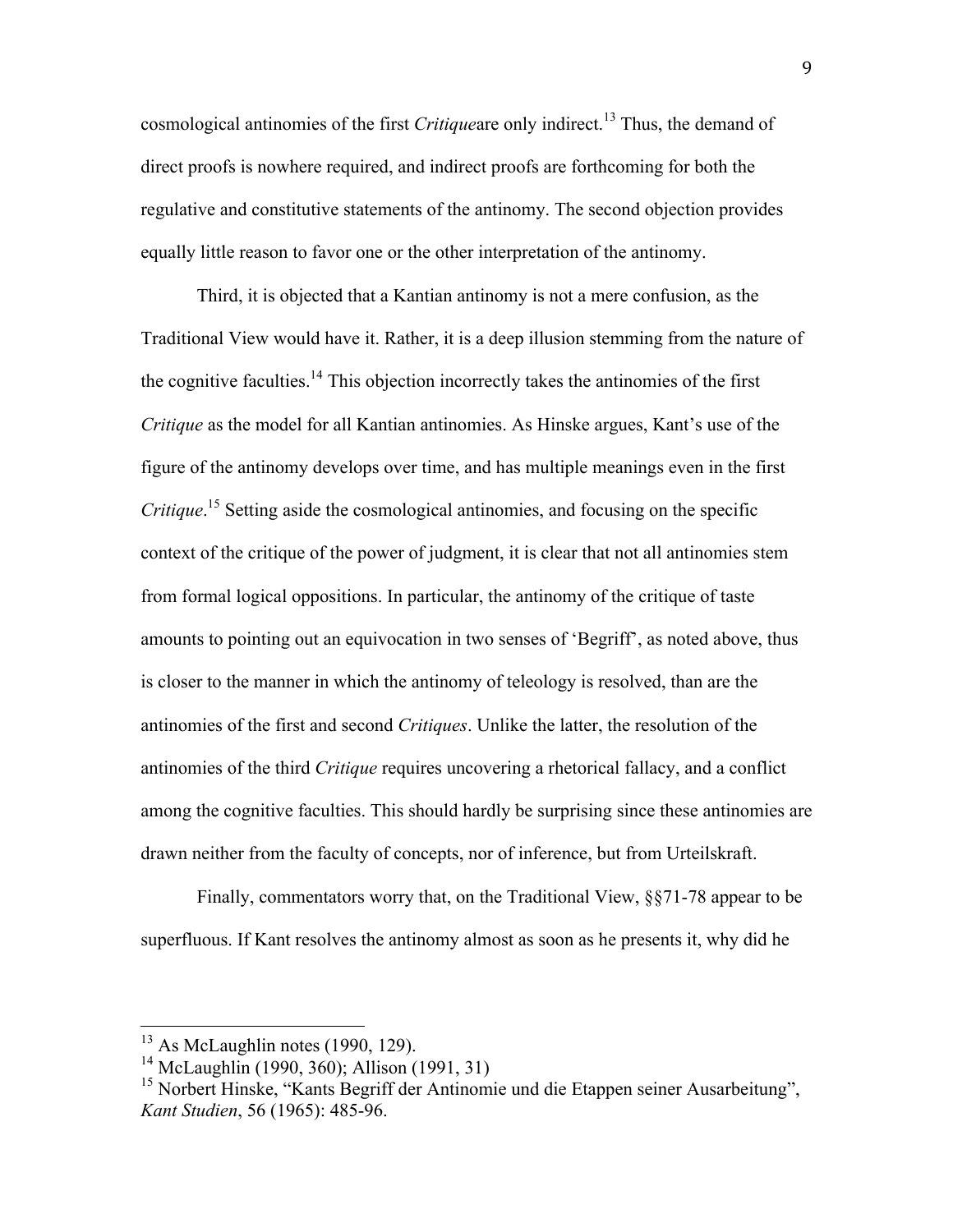bother to write the remaining sections of the Dialectic of Teleology?<sup>16</sup> But the subsequent sections remain crucial, though not, strictly speaking, for the resolution of the antinomy. For Kant still owes his readers a diagnosis of why we are led to confuse regulative maxims for constitutive principles. Kant begins this diagnosis by exposing as inadequate, in §§72-73, four dogmatic approaches – the Epicurean, the Spinozist, the hylomorphist, and the theistic – for resolving the tension between mechanical and teleological principles of judging nature. §§74-75 argue further for the impossibility of a dogmatic judgment of the laws of generation of organized beings. This diagnosis not trivial, for it is rooted in a central Kantian insight that,

if things are subsumed under a concept that is merely problematic, the synthetic predicates of such a concept... must yield the same sort of (problematic) judgments of the object, whether they are affirmative or negative, since one does not know whether one is judging about something or nothing. (KU AA 5: 397.7- 13).

Since the maxims of reflecting judgment are never entitled to make constitutive claims about objects, one can never make synthetic existence claims about the final causes of Naturzwecke without falling into an antinomial confusion of taking regulative principles for constitutive ones. Thus, Kant famously declares the impossibility of a Newton, who could explain according to the laws of nature the generation of a blade of grass.<sup>17</sup> Then, in the vastly influential §§76-77, Kant locates the impossibility of a dogmatic reconciliation of mechanism and teleology, with respect to the discovery of empirical laws of nature, in a profound chasm between the nature of our discursive intellect and

 <sup>16</sup> McFarland (1970, 121); Watkins (2009, 200)

 $17$  KU AA 5:400.16-20.